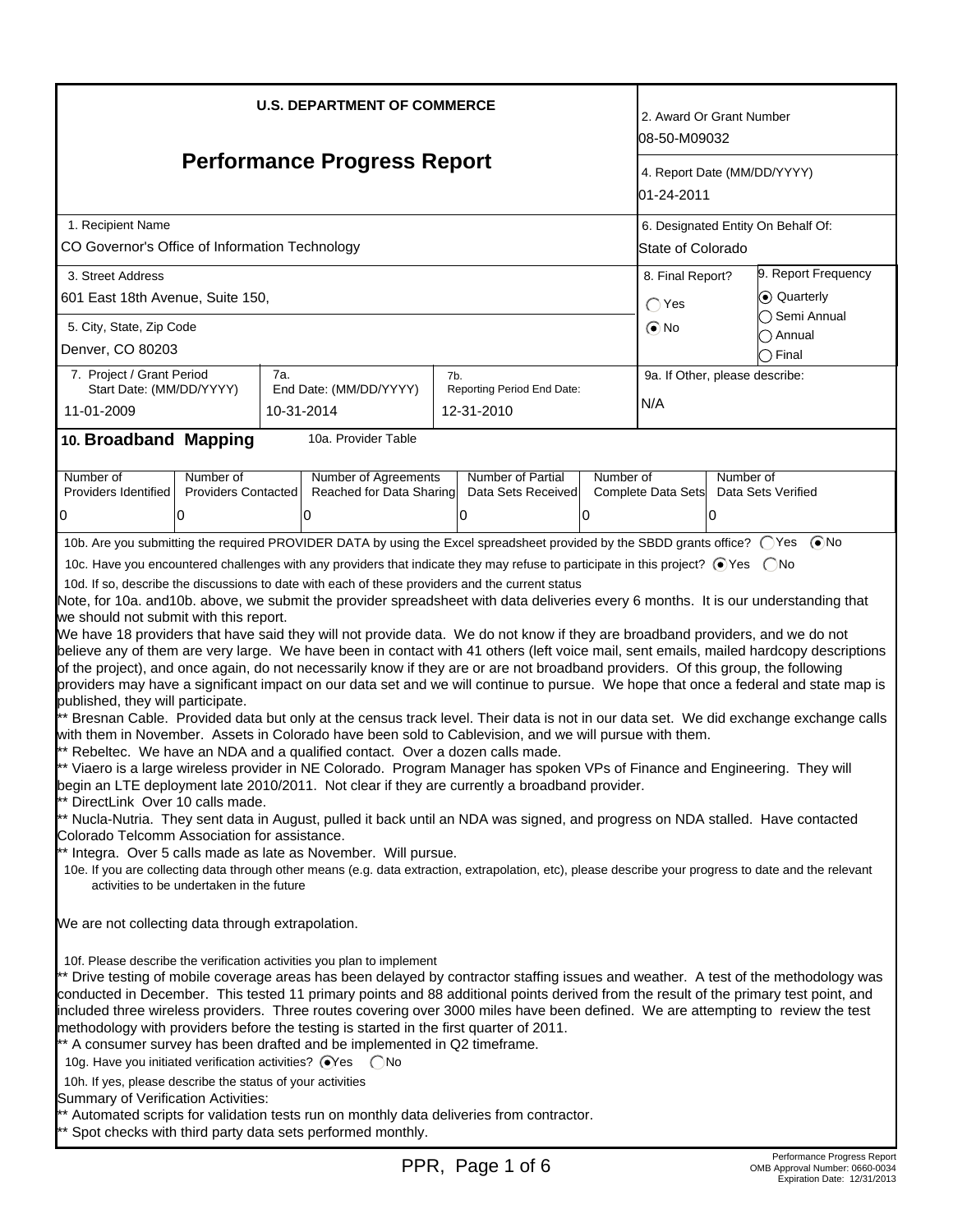Details of verification method provided with October 1 data delivery and included in the Q3 Quarterly Performance Report.

10i. If verification activities have not been initiated please provide a projected time line for beginning and completing such activities Additional verification activities we plan to complete:

\*\* 3000 miles of drive testing will be completed January - March 2011.

\*\* The consumer survey has been drafted. In January, the survey will be reviewed by other agencies such as the Colorado Public Utility Commission, Workforce Solutions, and Colorado State University Department of Economic Development as well as beta tested. Target completion Q2 2011.

\*\* Business Survey is in rough draft. Target completion Q3 2011 but contingent upon experience with consumer survey.

### **Staffing**

10j. How many jobs have been created or retained as a result of this project?

In Q4, 5.30 FTE were created. This includes 3.48 FTE in the Colorado Broadband Data & Development Program, 1.16 at our prime contractor Critigen, and .66 FTE at Broadmap, Critigen's subcontractor.

10k. Is the project currently fully staffed?  $\bigcirc$  Yes  $\bigcirc$  No

10l. If no, please explain how any lack of staffing may impact the project's time line and when the project will be fully staffed

As of 12/31/2010, the Mapping and Planning projects remain fully staffed. However, due to transition issues in the governor's office, some categories of hiring have been temporarily placed on hold. This includes the 1.5 FTE for the Distance Learning Project, and 1 FTE for the enhancement of the web applications. As part of the planning effort to remove the Special Award Conditions for these grants, it appears the delay in hiring will push the Distance Learning proof of concept work to the school year starting in September 2011. However, this will not reduce the likelihood of completing the overall project goals by the end of the grant period. The web applications developer is funded for one year, and the completion of the activity may occur in year 3 of the grant period rather than at the end of year two, with no significant impact to overall project goals.

10m. When fully staffed, how many full-time equivalent (FTE) jobs do you expect to create or retain as a result of this project?

\*\* FY 2011 7.8 FTE (PM, Data Mgr, Comm Mgr, .5 QA Analyst, 1.8 Contractor, +1 Web Application Developer, +1 Distance Learning PM, +.5 Distance Learning Tech. Assist)

\*\* FY 2012 10.5 FTE (PM, Data Mgr, Comm Mgr, +1.5 Dist. Learning, +4 GIS Analysts, + 1 data.gov Developer. + 1 Address Coordinator)

\*\* FY 2013 9.5 FTE (PM, Data Mgr, Comm. Mgr, 1.5 Dist Learning, +4 GIS Analysts, + Address Coordinator)

\*\* FY 2014 8.5 FTE (PM, Data Mgr, Comm. Mgr., 1.5 Dist Learning, 4 GIS Analysts)

10n. Staffing Table

| Job Title                        |                                                 |                            |                               |                   |                 |                      | FTE %        | Date of Hire  |
|----------------------------------|-------------------------------------------------|----------------------------|-------------------------------|-------------------|-----------------|----------------------|--------------|---------------|
| Program Manager                  |                                                 |                            |                               |                   |                 |                      | 100          | 01/26/2010    |
| Data Manager                     |                                                 |                            |                               |                   |                 |                      | 100          | 02/22/2010    |
| <b>Communications Manager</b>    |                                                 |                            |                               |                   |                 |                      | 100          | 03/08/2010    |
| <b>Quality Assurance Analyst</b> |                                                 |                            |                               |                   |                 | 48                   | 05/17/2010   |               |
| Contractor                       |                                                 |                            |                               |                   |                 | 100                  | 03/26/2010   |               |
| Contractor                       |                                                 |                            |                               |                   |                 |                      | 16           | 03/26/2010    |
| Subcontractor                    |                                                 |                            |                               |                   |                 | 66                   | 03/26/2010   |               |
| <b>Add Row</b><br>Remove Row     |                                                 |                            |                               |                   |                 |                      |              |               |
| <b>Sub Contracts</b>             |                                                 |                            |                               |                   |                 |                      |              |               |
| 10o. Subcontracts Table          |                                                 |                            |                               |                   |                 |                      |              |               |
| Name of Subcontractor            | Purpose of Subcontract                          | <b>RFP</b> Issued<br>(Y/N) | Contract<br>Executed<br>(Y/N) | <b>Start Date</b> | <b>End Date</b> | <b>Federal Funds</b> |              | In-Kind Funds |
| Critigen                         | Data Collection                                 | Y                          | Y                             | 03/22/2010        | 10/31/2011      | 870,000              | $\mathbf{0}$ |               |
| Unknown                          | Distance Learning -<br><b>Educator Training</b> | N                          | N                             | 09/01/2011        | 01/02/2013      | 56,000               | $\mathbf 0$  |               |
|                                  |                                                 |                            |                               |                   |                 |                      |              |               |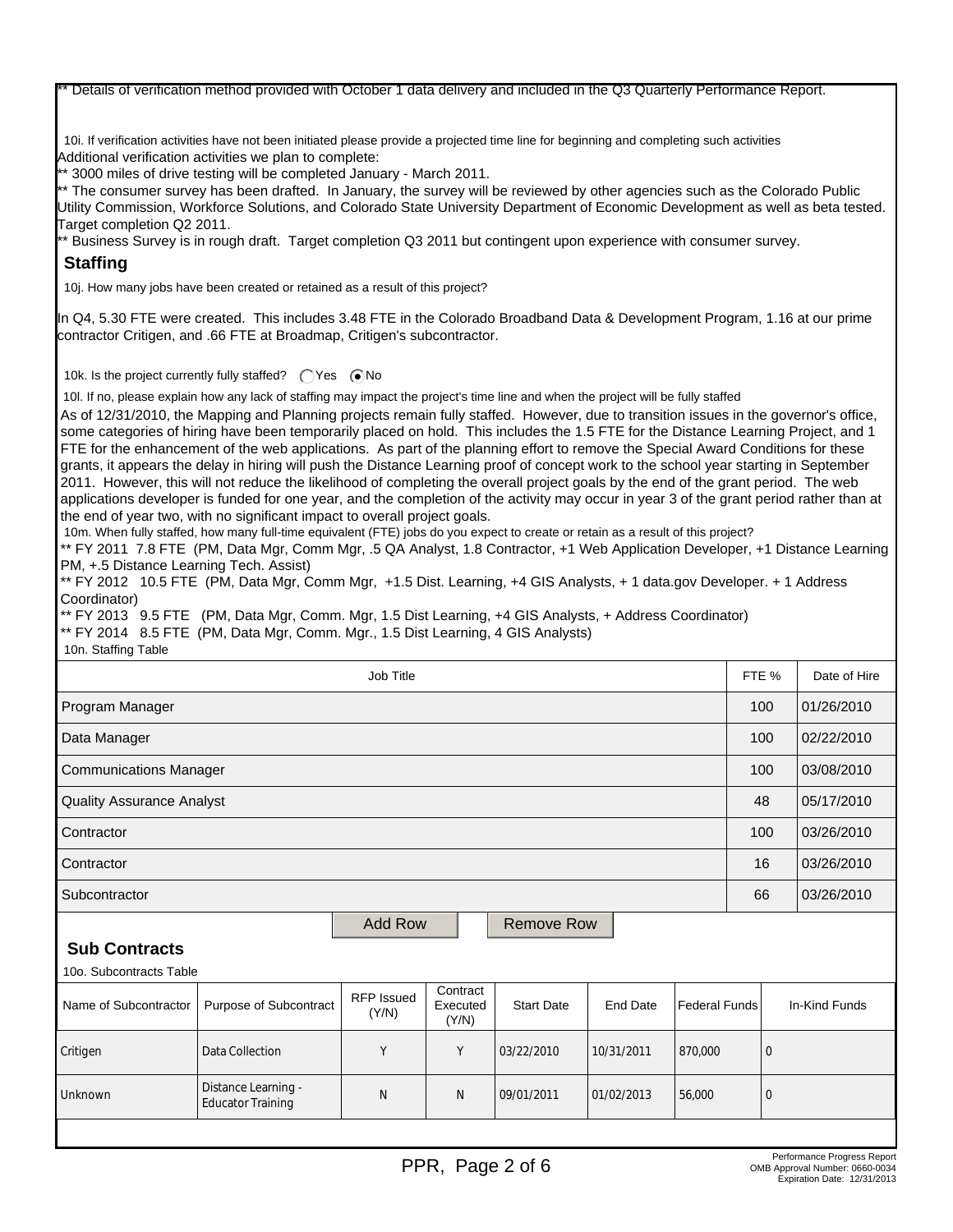| Unknown                                                                                                                                  | data.gov - Portal and<br><b>Architecture Design</b> | N                   | N | 09/01/2011             |                | 06/01/2012                          | 80,000                            | $\mathbf 0$       |                                |
|------------------------------------------------------------------------------------------------------------------------------------------|-----------------------------------------------------|---------------------|---|------------------------|----------------|-------------------------------------|-----------------------------------|-------------------|--------------------------------|
|                                                                                                                                          |                                                     |                     |   |                        | <b>Add Row</b> |                                     |                                   | <b>Remove Row</b> |                                |
| <b>Funding</b>                                                                                                                           |                                                     |                     |   |                        |                |                                     |                                   |                   |                                |
| 10p. How much Federal funding has been expended as of the end of the last quarter?<br>10q. How much Remains?<br>\$632,792<br>\$4,749,290 |                                                     |                     |   |                        |                |                                     |                                   |                   |                                |
| 10r. How much matching funds have been expended as of the end of last quarter?<br>\$443,882<br>10s. How much Remains?<br>\$901,470       |                                                     |                     |   |                        |                |                                     |                                   |                   |                                |
| 10t. Budget Worksheet                                                                                                                    |                                                     |                     |   |                        |                |                                     |                                   |                   |                                |
| <b>Mapping Budget Element</b>                                                                                                            | Federal<br><b>Funds</b><br>Granted                  | Proposed<br>In-Kind |   | Total<br><b>Budget</b> |                | Federal<br><b>Funds</b><br>Expended | <b>Matching Funds</b><br>Expended |                   | <b>Total Funds</b><br>Expended |
| <b>Personal Salaries</b>                                                                                                                 | \$2,311,181                                         | \$163,722           |   | \$2,474,903            |                | \$265,156                           | \$61.039                          |                   | \$326.195                      |
| <b>Personnel Fringe Benefits</b>                                                                                                         | \$462,235                                           | \$32,745            |   | \$494,980              |                | \$53,031                            | \$12,208                          |                   | \$65,239                       |
| Travel                                                                                                                                   | \$109,990                                           | \$0                 |   | \$109,990              |                | \$0<br>\$2,876                      |                                   |                   | \$2,876                        |
| Equipment                                                                                                                                | \$759,453                                           | \$290,000           |   | \$1,049,453            |                | \$48,127                            | \$0                               |                   | \$48,127                       |
| Materials / Supplies                                                                                                                     | \$38,970                                            | \$120,000           |   | \$158,970              |                | \$1,890                             | \$0                               |                   | \$1,890                        |
| <b>Subcontracts Total</b>                                                                                                                | \$1,006,000                                         | \$0                 |   | \$1,006,000            |                | \$256,525                           | \$0                               |                   | \$256,525                      |
| Subcontract #1                                                                                                                           | \$870,000                                           | \$0                 |   | \$870,000              |                | \$256,525                           | \$0                               |                   | \$256,525                      |
| Subcontract #2                                                                                                                           | \$56,000                                            | \$0                 |   | \$56,000               |                | \$0                                 | \$0                               |                   | \$0                            |
| Subcontract #3                                                                                                                           | \$80,000                                            | \$0                 |   | \$80,000               |                | \$0                                 | \$0                               |                   | \$0                            |
| Subcontract #4                                                                                                                           | \$0                                                 | \$0                 |   | \$0                    |                | \$0                                 | \$0                               |                   | \$0                            |
| Subcontract #5                                                                                                                           | \$0                                                 | \$0                 |   | \$0                    |                | \$0                                 | \$0                               |                   | \$0                            |
| Construction                                                                                                                             | \$0                                                 | \$0                 |   | \$0                    |                | \$0                                 | \$0                               |                   | \$0                            |
| Other                                                                                                                                    | \$632,758                                           | \$739,095           |   | \$1,371,853            |                | \$5,187                             | \$370,575                         |                   | \$375,762                      |
| <b>Total Direct Costs</b>                                                                                                                | \$5,320,587                                         | \$1,345,562         |   | \$6,666,149            |                | \$632,792                           | \$443,822                         |                   | \$1,076,614                    |
| <b>Total Indirect Costs</b>                                                                                                              | \$61,495                                            | \$0                 |   | \$61,495               |                | \$0                                 | \$0                               |                   | \$0                            |
| <b>Total Costs</b>                                                                                                                       | \$5,382,082                                         | \$1,345,562         |   | \$6,727,644            |                | \$632,792                           | \$443,822                         |                   | \$1,076,614                    |
| % Of Total                                                                                                                               | 80                                                  | 20                  |   | 100                    |                | 59                                  | 41                                |                   | 100                            |

## **Hardware / Software**

10u. Has the project team purchased the software / hardware described in the application?  $\bigcirc$  Yes  $\bigcirc$  No

10v. If yes, please list

At 12/31/10, the following has been purchased:

\*\* ESRI Desktop GIS Software \$28,637

\*\* Server and Operating System Software \$13,537

\*\* 2 Laptops and 2 Desktop PCs (PM, Data Mgr, Comm. Mgr, QA Analyst) \$6,000

 10w. Please note any software / hardware that has yet to be purchased and explain why it has not been purchased \*\* SAN Storage for Mapping Yrs 1-2 \$30,000

\*\* Remaining Server and Software \$11,500 (\$25,000-13,537 purchased=\$11,500)

- \*\* Laptops Desktops to Support Added Headcount Yrs 2 5 \$16,000
- \*\* Development SW \$4,500
- \*\* data.gov IT Infrastructure Yrs 3-4 Server HW & SW \$52,000
- \*\* data.gov IT Infrastructure Yrs 3-4 ARCGIS SW \$45,000
- \*\* data.gov IT Infrastructure Yrs 3-4 ARCGIS Maint \$37,500
- \*\* Distance Learning Pilot Equipment \$360,000
- Distance Learning Scheduling Software \$71,832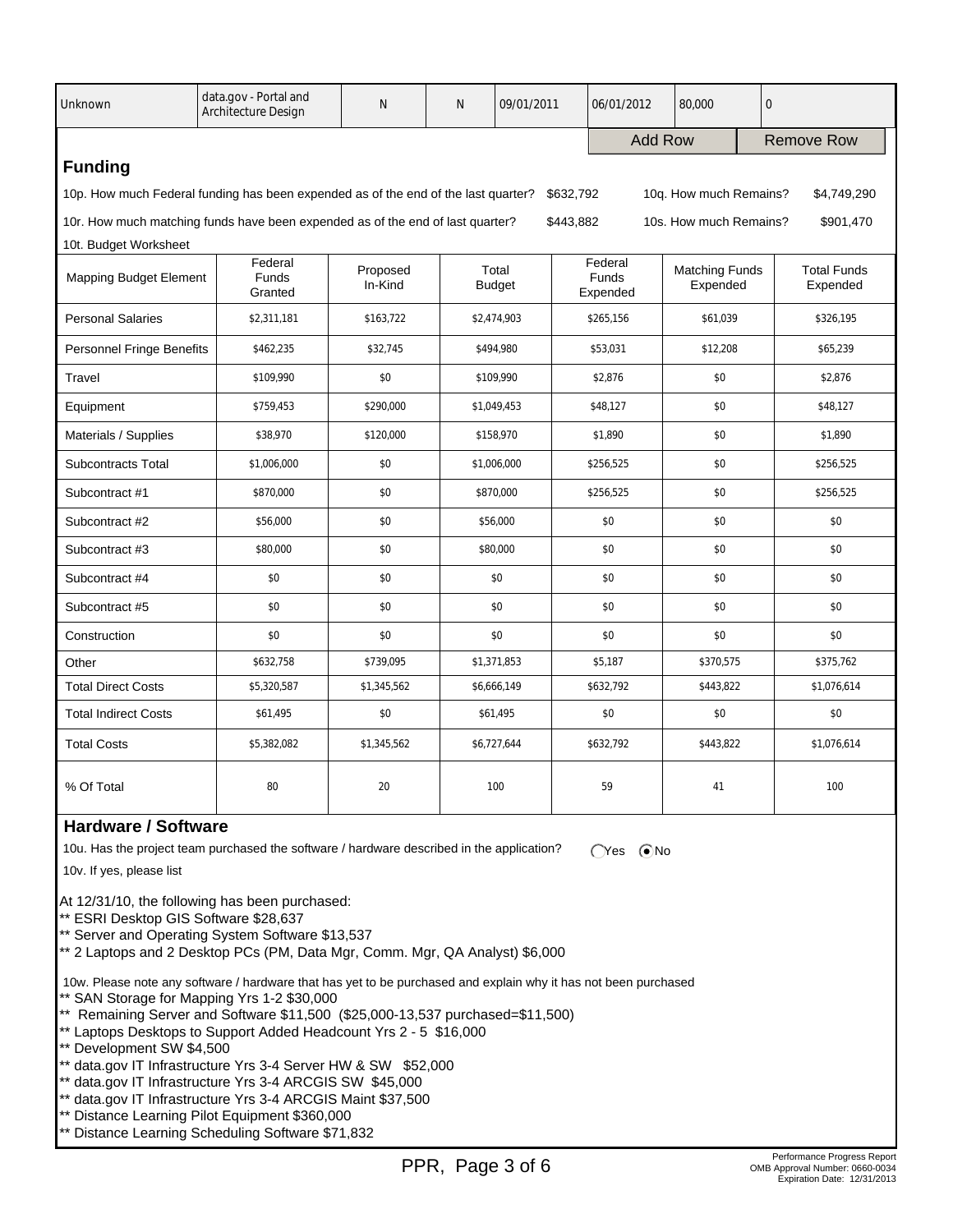The project is cautiously evaluating the architecture and hardware configuration for the GIS platform and the long-term consequences of the implementation. This has caused some delay in purchases, but will not impact the final project deliverables. All of the other expenditures were originally planned to happen in future periods. 10x. Has the project team purchased or used any data sets?  $\bigcirc$ Yes  $\bigcirc$ No

10y. If yes, please list

\*\* Wire Center Boundaries - PBBI Pitney Bowes V2 \$2,500

\*\* Central Office Locations - PBBI Pitney Bowes V2 \$2,500

\*\* Comsearch, American Roamer Data V2 \$10,000

\*\* Anchor Institution and Business Listing & Survey Data from InfoUSA \$17,000

10z. Are there any additional project milestones or information that has not been included?  $\bigcirc$  Yes  $\bigcirc$  No

10aa. If yes, please list

The primary work product in Q4 was a demographic analysis and report of Colorado population that is unserved (broadband < 768 Kbps) and underserved (broadband < 3 Mbps). The data was calculated at the census block level and summarized for all 64 counties. The data is compiled for wireline, fixed wireless, wireline and fixed wireless combined, and mobile wireless.

In addition, substantial progress was made in collecting information from community anchor institutions.

- \*\* K-12 schools, data collected for 46% of the 1971 schools
- \*\* Libraries, data collected for 96% of the 251 entities
- \*\* Medical/Healthcare, data collected for 49% of the 694 entities
- \*\* Public Safety, data collected for 37% of the 1773 entities
- \*\* University/College, data collected for 75% of the 57 entities
- \*\* Other Government, data collected for 47% of the 569 entities

10bb. Please describe any challenge or obstacle that you have encountered and detail the mitigation strategies the project team is employing

N/A

10cc. Please provide any other information that you think would be useful to NTIA as it assesses your Broadband Mapping Project

N/A

## **11. Broadband Planning**

 11a. Please describe progress made against all goals, objectives, and milestones detailed in the approved Project Plan. Be sure to include a description of each major activity / milestone that you plan to complete and your current status

Please see separate file: Q4 Supplemental Answers

11b. Please describe any challenge or obstacle that you have encountered and detail the mitigation strategies the project team is employing

Please see separate file: Q4 Supplemental Answers

11c. Does the Project Team anticipate any changes to the project plan for Broadband Planning? (Yes ( $\bullet$  No

 11d. If yes, please describe these anticipated changes. Please note that NTIA will need to approve changes to the Project Plan before they can be implemented

N/A

## **Funding**

11e. How much Federal funding has been expended as of the end of the last quarter? \$0 11f. How much Remains? \$0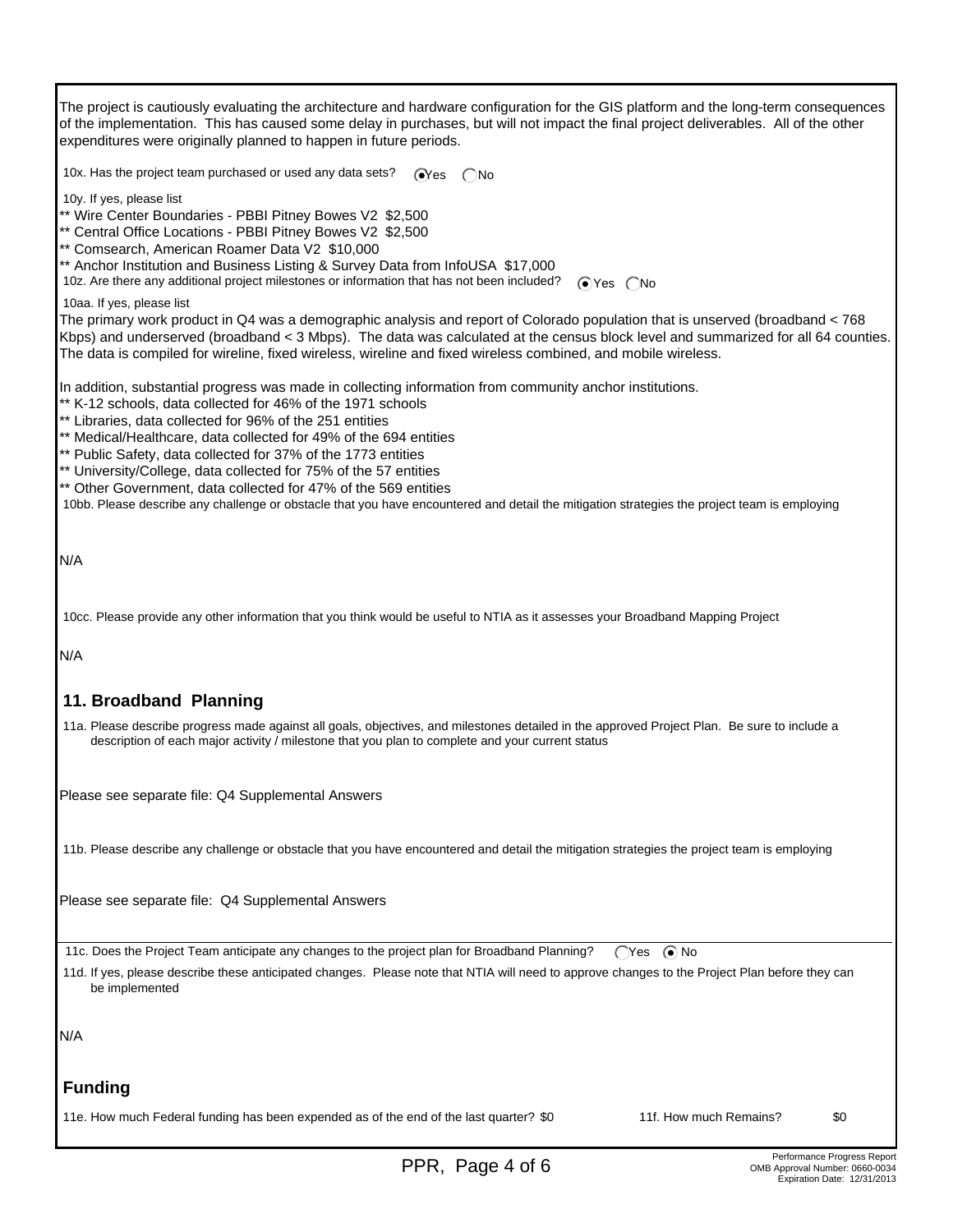| 11g. How much matching funds have been expended as of the end of last quarter?<br>11h. How much Remains?<br>\$0<br>\$0 |     |             |             |             |             |             |
|------------------------------------------------------------------------------------------------------------------------|-----|-------------|-------------|-------------|-------------|-------------|
| 11i. Planning Worksheet                                                                                                |     |             |             |             |             |             |
| <b>Personal Salaries</b>                                                                                               | \$0 | \$0         | \$0         | \$0         | \$0         | \$0         |
| Personnel Fringe Benefits                                                                                              | \$0 | \$0         | \$0         | \$0         | \$0         | \$0         |
| Travel                                                                                                                 | \$0 | \$0         | \$0         | \$0         | \$0         | \$0         |
| Equipment                                                                                                              | \$0 | \$0         | \$0         | \$0         | \$0         | \$0         |
| Materials / Supplies                                                                                                   | \$0 | \$0         | \$0         | \$0         | \$0         | \$0         |
| Subcontracts Total                                                                                                     | \$0 | \$0         | \$0         | \$0         | \$0         | \$0         |
| Subcontract #1                                                                                                         | \$0 | \$0         | \$0         | \$0         | \$0         | \$0         |
| Subcontract #2                                                                                                         | \$0 | \$0         | \$0         | \$0         | \$0         | \$0         |
| Subcontract #3                                                                                                         | \$0 | \$0         | \$0         | \$0         | \$0         | \$0         |
| Subcontract #4                                                                                                         | \$0 | \$0         | \$0         | \$0         | \$0         | \$0         |
| Subcontract #5                                                                                                         | \$0 | \$0         | \$0         | \$0         | \$0         | \$0         |
| Construction                                                                                                           | \$0 | \$0         | \$0         | \$0         | \$0         | \$0         |
| Other                                                                                                                  | \$0 | \$0         | \$0         | \$0         | \$0         | \$0         |
| <b>Total Direct Costs</b>                                                                                              | \$0 | \$0         | \$0         | \$0         | \$0         | \$0         |
| <b>Total Indirect Costs</b>                                                                                            | \$0 | \$0         | \$0         | \$0         | \$0         | \$0         |
| <b>Total Costs</b>                                                                                                     | \$0 | \$0         | \$0         | \$0         | \$0         | \$0         |
| % Of Total                                                                                                             | 0   | $\mathbf 0$ | $\mathbf 0$ | $\mathbf 0$ | $\mathbf 0$ | $\mathbf 0$ |

# **Additional Planning Information**

11j. Are there any additional project milestones or information that has not been included?

Please see separate file Supplemental Q4 Answer.

11k. Please describe any challenge or obstacle that you have encountered and detail the mitigation strategies the Project Team is employing

N/A

11l. Please provide any other information that you think would be useful to NTIA as it assesses your Broadband Mapping Project

N/A